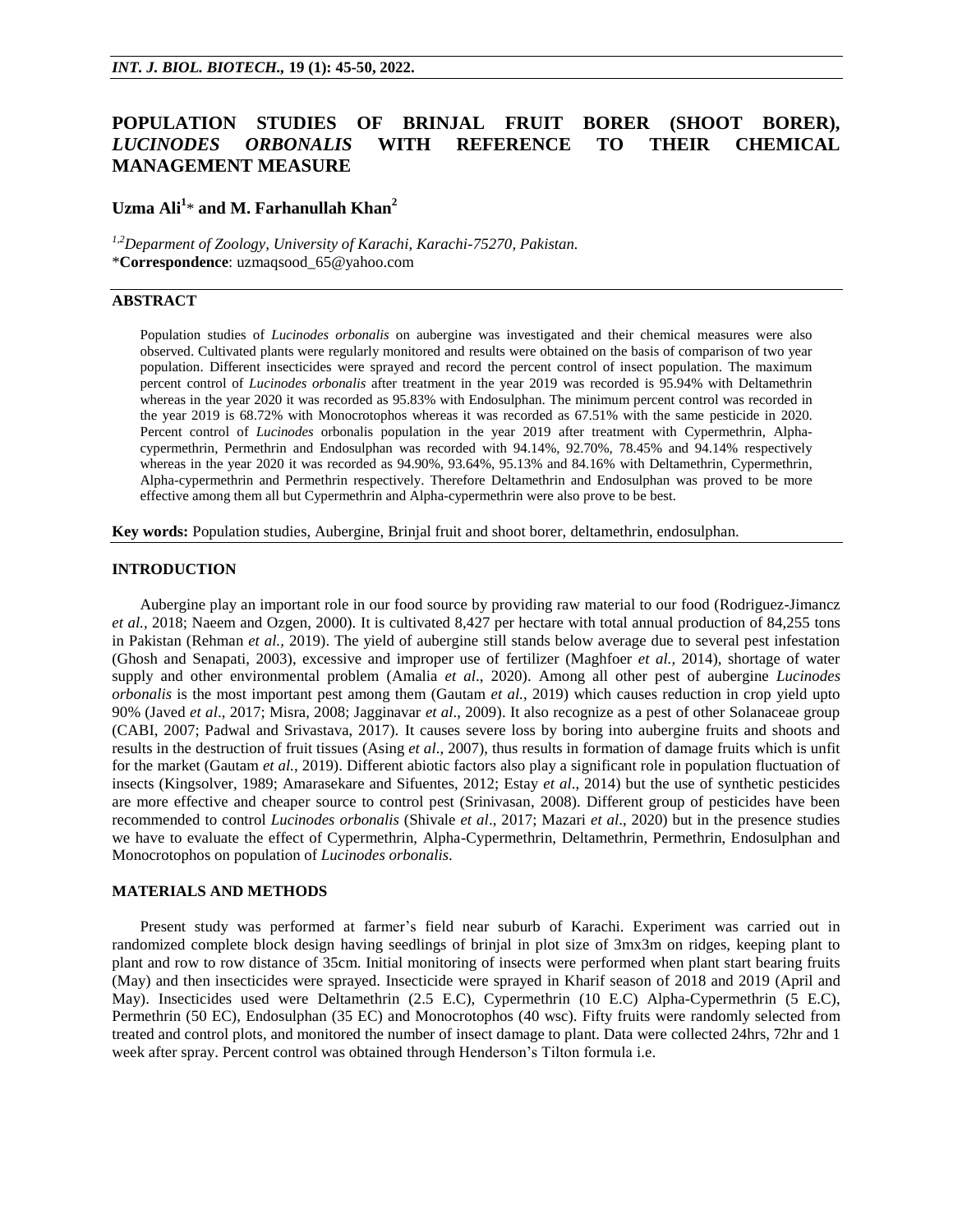# **Correction**  $\% = (1 - \frac{n \text{ in Co before treatment} \cdot n \text{ in T after treatment}) \times 100$

Where,  $n =$  Insects population,  $T =$  Treated population and  $Co =$  control population. Data were then analysed statistically. Two ways ANOVA and Duncan's multiple range test was performed to consider results statically significant. The formula of Duncan's multiple range test is as follows:

$$
RP = q\alpha(P, \nu)\sqrt{MSE/r}
$$

Where, P=Duncan's parameter,  $\alpha$  =significant level,  $\nu$  =degree of freedom, MSE=mean square error and r=no. of observations.

## **RESULTS AND DISCUSSION**

The results showed that the population of *Lucinodes orbonalis* in both year were comparatively lowest over control after treated with pesticides. From the results the observations recorded after 24h, 48h and 1 week have showed that in the year 2019 (Table 1). Deltamethrin shows least population growth followed by Cypermethrin, Alpha-cypermethrin and Endosulphan and in the year 2020 (Table 2) Endosulphan shows best results which is followed by deltamethrin, cypermethrin and alpha-cypermethrin. Whereas other pesticides viz., permethrin and monocrotophos are less effective than others but superior over control in both years. The percent control by deltamethrin 2.5 EC in 2019 is observed as 55.68%, 87.30% and 95.94% for 24 h, 48h and 1 week, respectively and this percent control with same pesticide in 2020 is 44.82%, 82.60% and 94.90% for 24h, 48h and 1 week, respectively, both results were significantly higher than control (P<0.05). The percent control by endosulphan 35 EC is 81.23%, 90.94% and 94.14% for the year 2019 and in year 2020 it was 66.14%, 87.35% and 95.83% for 24h, 48h and 1 week, respectively which is also significantly higher than control (P<0.05). The results of Eswara and Srinivasa (2005) were also similar with our results in which endosulphan and deltamethrin shows least fruit borer damage i.e. 10.28% and 11.11%, respectively. Similarly cypermethrin 10 EC also shows significantly good results (P<0.05) which are 46.87%, 80.6% and 94.14% in 2019 and 37.93%, 80.86% and 93.64% in 2020 for 24h, 48h and 1 week, respectively. These results are in accordance with Ali *et al*. (2016), in which cypermethrin decreased the infestation to least minimum level than other infestation. Alpha-cypermethrin 5 EC also shows significant results (P<0.05) which is 35.71% (24h), 77.83% (48h) and 92.70% (1 week) in 2019 and 39.81% (24h), 84.18% (48h) and 95.13 (1 week) in year 2020. These findings were in agreement with by Murali *et al.* (2017) in which population of brinjal fruit borer were affected by alphacypermethrin. In case of Permethrin 50 EC the results in 2019 shows 34.38% in 24h, 59.27% in 48h and 78.45% in 1 week and in year 2020 it was 61.57% in 24h, 70.18% in 48h and 84.16% in 1 week. Whereas the population control in treated plants with Monocrotophos 40 wsc shows insignificant results (P>0.05) that is in 2019 it was 25% in 24h, 51.90% in 48h and 68.72% in 1 week and in year 2020 it was 20.68% in 24h, 52.17% in 48h and 67.51% in 1 week. So permethrin was found to have moderately effective than monocrotophos. These findings are in agreement with Yein (1985) who observed that Permethrin at 0.25 kg a.i. /ha, Deltamethrin at 0.05 kg a.i. /ha and Endosulphan at 0.75 kg a.i. /ha were superior over Monocrotophos and Malathion to control the population of Lucinodes orbonalis on brinjal. Our control population also shows increased with time. This observation was also in accordance with Nishad *et al*. (2019) in which population of *Lucinodes orbonalis* gradually increased with time.

Endosulphan is an organochlorine compound (Harikumar *et al.,* 2014). The more effectiveness of endosulphan is due to the presence of six chlorine atom (Agnihotri *et al*; 2011) and also the presence of sulphur atom (Lee *et al.,* 2019). The chlorinated part of endosulphan change the neurophysical and chemical properties of nerve cell membrane, creates a change in movement of sodium and potassium channels run through the membrane (Ravindran *et al*., 2016) and the sulphate part inhibits the neurotransmitter (Daniel and Eldefrani, 1987) as sulphate itself also use as insecticide (Hartzell and Lathrop, 1925) and regarded as equally toxic as parent compound (US, EPA, 2007a). It was previously observed that when sulphur added to insecticide it can reduce the presence of larvae in plant (Guerreiro *et al.*, 2013). Henschler *et al.* (1977) works on compounds that has more number of chlorine atoms. He results that toxicity of any chlorinated compound directly relate to the number of chlorine atom present in that compound. The work of Zahedi and Farahati (2011) also confirmed this study that the intermolecular hydrogen bonding in any compound with more number of chlorine atom increases the strength and ability of that compound. Like endosulphan, deltamethrin also shows devastating results as deltamethrin are considered as most powerful synthetic pyrethroid (Aldridge, 1990) and is upto three orders more active than some pyrethroid (Bradbury and Coats, 1989; Kolaczinski and Curtis, 2004). Similarly Cypermethrin and Alpha-cypermethrin shows good results as well but less to deltamethrin and endosulphan. Likewise permethrin appears to be better but shows less ability than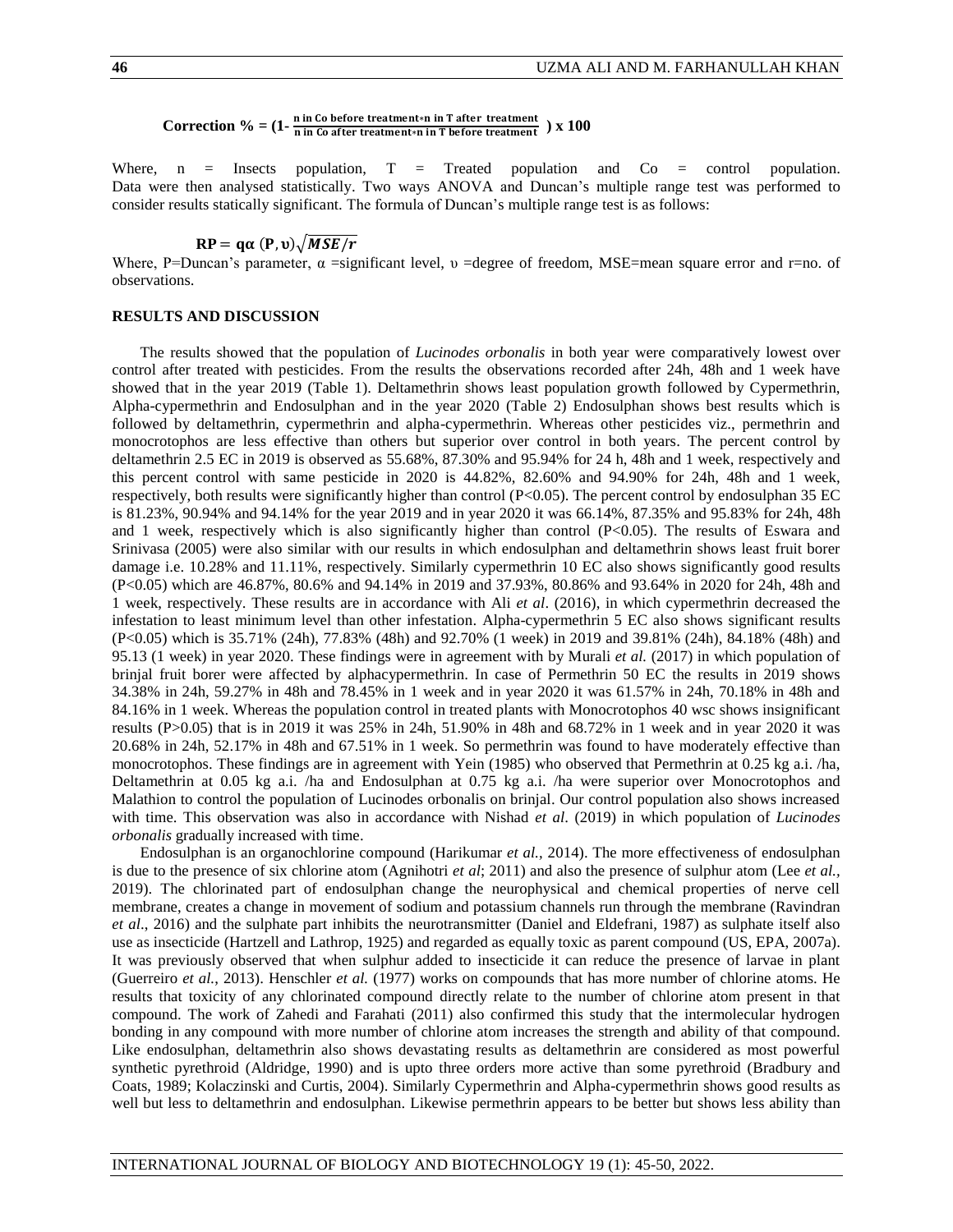other used pyrethroids. The more effectiveness of deltamethrin is due to the presence of bromine atom (Kevin, 2012; Haya, 1989) instead of chlorine atom present in cypermethrin, alpha-cypermethrin and permethrin. While bromine is 1.5 times less toxic than chlorine (Frank Lees, 2012) but is more soluble than chlorine (Custard *et al.,* 2017) and due to intense use of chlorinated pesticides, insects show some resistance to chlorinated compound to some extent (Kliot and Ghanim, 2012). The toxic effects of pyrethroid to insects is because they are calcium channel agonist (Zeng *et al*., 2017) and is extremely lipophilic (Bloomquist and Soderlund, 1989) and easily penetrate the cuticle of insects (Davies *et al;* 2007). Moreover, pyrethroid also effects on voltage gated sodium channels VGSC (Meijer *et al*., 2014; Soderlund, 2012), potassium channels (Yu-Tao *et al*., 2009) and ATPase (Kakko *et al.,* 2004) and thus results in control of insect pest as insects have more sensitive sodium, potassium and calcium channels than other animals (Bradbury and Coats, 1989). The insecticidal activity of pyrethroid depends on the more capability to disrupt these channels (Kaur *et al.,* 2010; Shafer *et al*., 2005). As aubergine plant needs and receive more amount of pesticide sprays after chili (Kodandaram *et al.,* 2015), monocrotophos is cheap (Krause *et al.,* 2013) and easily available (Venkateswara *et al.,* 2005) dangerous pesticide (Jokanovic and Kosanovic, 2010), therefore due to their continuous and indiscriminate use in fields (Dey *et al.,* 2013), it increases the selection pressure in insects and form resistance to pesticide (Kariyanna *et al.,* 2020) thus show less effectiveness.

| S.No. | Pesticides          | Dose/            | Insect      | Insect    | Pop. | after | $\%$  | Control |        |
|-------|---------------------|------------------|-------------|-----------|------|-------|-------|---------|--------|
|       | <b>Formulations</b> | Square           | Pop. before | treatment |      |       |       |         |        |
|       |                     | meter            | treatment   |           |      |       | 24h   | 72h     | 1 week |
| 1.    | Cypermethrin        | 20 g             | 12          | 17        | 15   | 11    | 46.87 | 80.6    | 94.14  |
|       | 10 E.C              |                  |             |           |      |       |       |         |        |
| 2.    | Alpha-              | 10 <sub>g</sub>  | 07          | 12        | 10   | 8     | 35.71 | 77.83   | 92.70  |
|       | Cypermethrin        |                  |             |           |      |       |       |         |        |
|       | 5 E.C               |                  |             |           |      |       |       |         |        |
| 3.    | Monocrotophos       | 200g             | 10          | 20        | 31   | 49    | 25.00 | 51.90   | 68.72  |
|       | $40$ wsc            |                  |             |           |      |       |       |         |        |
| 4.    | <b>Deltamethrin</b> | 6.25g            | 11          | 13        | 9    | 7     | 55.68 | 87.30   | 95.94  |
|       | 2.5 E.C             |                  |             |           |      |       |       |         |        |
| 5.    | Permethrin          | 200 <sub>g</sub> | 08          | 14        | 21   | 27    | 34.38 | 59.27   | 78.45  |
|       | 50 E.C              |                  |             |           |      |       |       |         |        |
| 6.    | Endosulphan         | 350g             | 12          | 6         | 7    | 11    | 81.23 | 90.94   | 94.14  |
|       | 35 E.C              |                  |             |           |      |       |       |         |        |
| 7.    | Control             |                  | 09          | 24        | 58   | 141   |       |         |        |

Table 1. Percent control of the population of *Lucinodes orbonalis* on Aubergine fruit in the year 2019.

Table 2. Percent control of the Population of *Lucinodes orbonalis* on Aubergine fruit in the year 2020.

| S.No. | Pesticides                      | Dose/            | Insect      | Insect    | Pop. | after | $\frac{0}{0}$ | Control |        |
|-------|---------------------------------|------------------|-------------|-----------|------|-------|---------------|---------|--------|
|       | <b>Formulations</b>             | Square           | Pop. before | treatment |      |       |               |         |        |
|       |                                 | meter            | treatment   |           |      |       | 24h           | 72h     | 1 week |
| 1.    | Cypermethrin<br>10 E.C          | 20 g             | 10          | 15        | 11   | 08    | 37.93         | 80.86   | 93.64  |
| 2.    | Alpha-<br>Cypermethrin<br>5 E.C | 10 g             | 11          | 16        | 10   | 07    | 39.81         | 84.18   | 95.13  |
| 3.    | Monocrotophos<br>40 wsc         | 200g             | 12          | 23        | 33   | 51    | 20.68         | 52.17   | 67.51  |
| 4.    | Deltamethrin<br>2.5 E.C         | 6.25g            | 09          | 12        | 09   | 06    | 44.82         | 82.60   | 94.90  |
| 5.    | Permethrin<br>50 E.C            | 200 <sub>g</sub> | 14          | 13        | 24   | 29    | 61.57         | 70.18   | 84.16  |
| 6.    | Endosulphan 35<br>E.C           | 350 <sub>g</sub> | 11          | 09        | 08   | 06    | 66.14         | 87.35   | 95.83  |
| 7.    | Control                         |                  | 12          | 29        | 69   | 157   |               |         |        |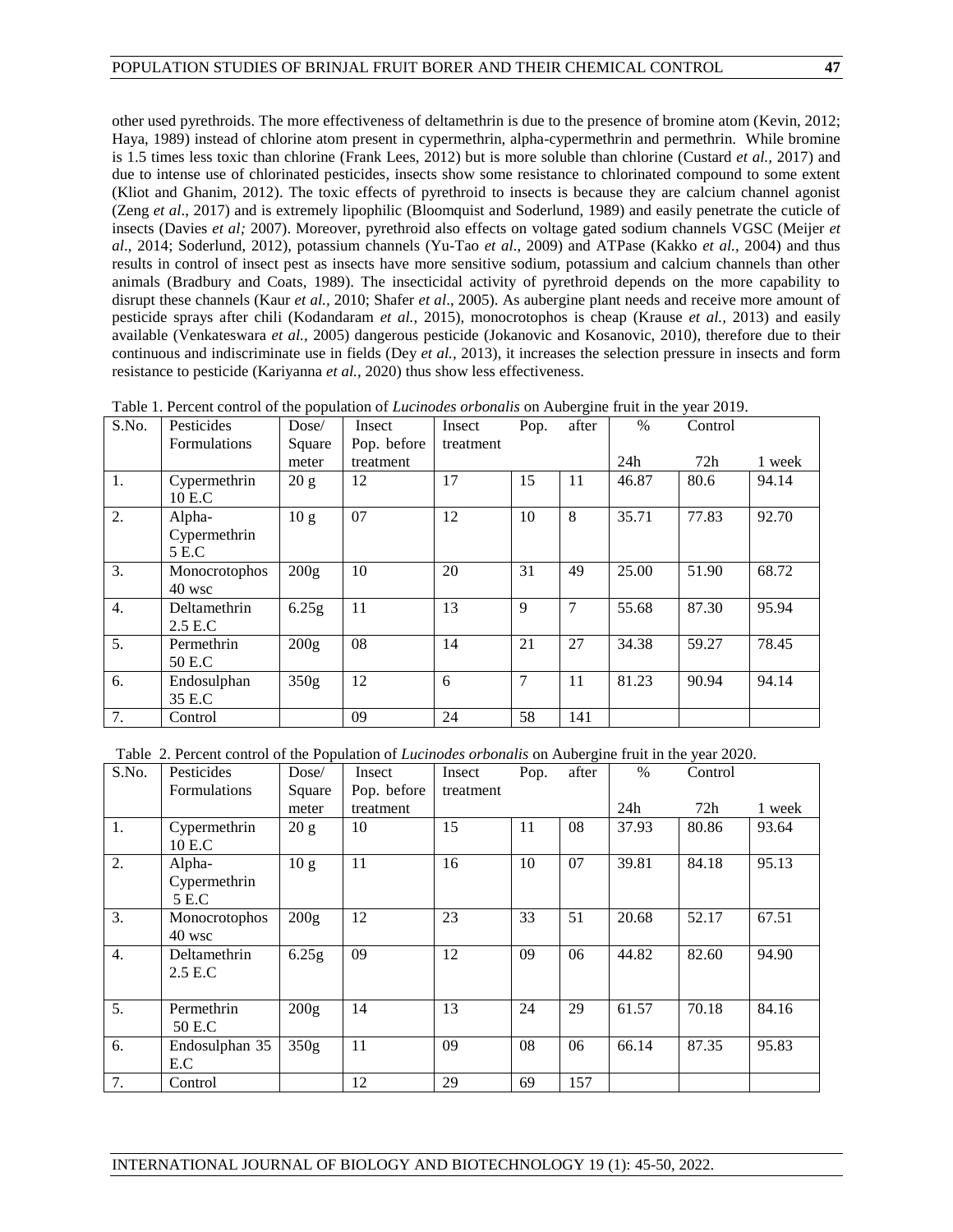### **CONCLUSION**

Results shows that all pesticides used were significant except Monocrotophos which shows insignificant results. Results also shows that Endosulphan and Deltamethrin were statistically better than Cypermethrin, Alphacypermethrin and Permethrin, although they also show good results but the Endosulphan and Deltamethrin were the most effective pesticide among them all. Overall results also indicate that our used pesticides shows comparatively better control of brinjal fruit borers (shoot borer) on aubergine.

# **REFERENCES**

- Agnihotri, P., A. B. Mahidrakar and S.M. Gautham (2011). Complete chlorination of endosulphan and lindane using Mg/Pd bimetallic system. *Water Environment Research*, 83(9):865-873.
- Ali, F., Anees-ur-Rehman, I. Khan, Zakirullah and A. Ali (2016). Study on the population trend of brinjal fruit and shoot borer and its susceptibility to different insecticide. *ARPN Journal of Agriculture and Biological Science*s, 11(7): 262-66.
- Aldridge, W.N. (1990). An assessment of the toxicological properties of Pyrethroids and their neurotoxicity. *Toxicology*, 21(2): 89-104.
- Amalia, L., R. Budiasih, E.R. Ria, R.W. Widodo and U. Kuswati (2020). Fermented composed of N-fertilizer for enhancing the growth and productivity of purple eggplant on vertisols. *Open Agriculture*, 5(1): 84-91.
- Amarasekare, P and R. Sifuentes (2012). Elucidating the temperature response of survivorship in insects. *Functional Ecology*, 26: 959-968.
- Asing, S. Mojumder, M.N.U. Ahamad, B.U. Azad and D. Sikdar (2007). Characterization of alpha-amylase of eggplant fruit and shoot borer larvae. *The Chittagong University Journal of Biological Sciences*, 2(1): 137-150.
- Bloomquist, T.R and D.M. Sodurlund (1989). Neurotoxic action of pyrethroid insecticide. *Annual Review of Entomology*, 34: 77-96.
- Bradbury, S.P and J.R. Coats (1989). Toxicokinetics and toxicodynamics of pyrethroid insecticides in fish. *Environmental Toxicology and Chemistry*, 8: 373-380.
- CABI (2007). Crop protection compendium. CAB International, UK. <http://www.cabicopendium.org/cpc>
- Coats, J.R. (1990). Mechanism of toxic action and structure activity relationship for organochlorine and synthetic pyrethroid insecticide. *Environmental Health Perspect*, 87: 255-262.
- Custard, K.D., A.P.W. Raso, P.B. Shepson, R.M. Staebler and K.A. Pratt (2017). Production and release of molecular bromine and chlorine from coastal snowpack. *ACS Earth Space Chemistry*, 1(3): 142-151.
- Daniel, B. G. and A.T. Eldefrani (1987). Cyclodiene insecticides inhibits GABA receptor regulated chloride transport. *Toxicology and Applied Pharmacology*, 88(3): 313-321.
- Davies, T.G.E., L.M. Field, P.N.R. Usherwood and M.S. Williamson (2007). DDT, Pyrethrins, Pyrethroids and insect sodium channels. *IUBMB Life*, 59(3): 151-162.
- Dey, K.R., P. Choudhury and B.K and B.K. Dutta (2013). Impact of pesticide use on the health of farmers: A study in Barak Valley, Assam (India). *Journal of Environmental Chemistry and Ecotoxicology*, 5(10): 269-277.
- Estay, S.A., M. Lima and F. Bozinivic (2014). The role of temperature variability on insect performance and population dynamics in a warming world. *Oikos*, 123: 131-140.
- Eswara, R.S.G and N. Srinivasa (2005). Efficacy of insecticides against brinjal fruit and shoot borer, *Lucinodes orbonalis*. *Pestology*, 29(1): 31- 33.
- Frank Lees (2012). "Lees' Loss Prevention in the process Industries". 4<sup>th</sup> edition, vol: 2. (Sam Mannan). Butterworth-Heinemann. Chap#18: 1679-1790.
- Gautam, M., S. Kafle, B. Regmi, G. Thapa and S. Paudel (2019). Management of brinjal fruit and shoot borer in Nepal. *Acta Scientifica Agriculture*, 3(9): 100-102.
- Ghosh, S.K and S.K. Senapati (2003). Estimation of loss in yield of brinjal due to pest complex under terai region of west Bengal. *Environment and Ecology Research*, 21(4): 764-69.
- Guerreiro, J.C., P.H. Camdere and A.C. Busoli (2013). Efficiency of insecticides associated as sulphur in the control of Spodoptera frigiperda in corn. *Scienta Agraria Paranaensis*, 12(4): 275-285.
- Harikumar, P.S., K. Jesitha, T. Megha and K. Kokkal (2014). Persistence of endosulphan in selected areas of Kasaragod district, Kerala. *Current Science*, 106(25):1421-1429.
- Hartzell, A. and F.H. Lathrop (1925). An investigation of sulphur as an insecticide. *Journal of Economic Entomology*, 18(2): 267-279.
- Haya, K (1989). Toxicity of pyrethroid insecticide to fish. *Environmental Toxicology and Chemistry*, 8: 381-391.
- Henderson, C.F and E.W. Tilton (1955). Test with acaricides against the brow wheat mite. *Journal of Economic Entomology*, 48: 157-161.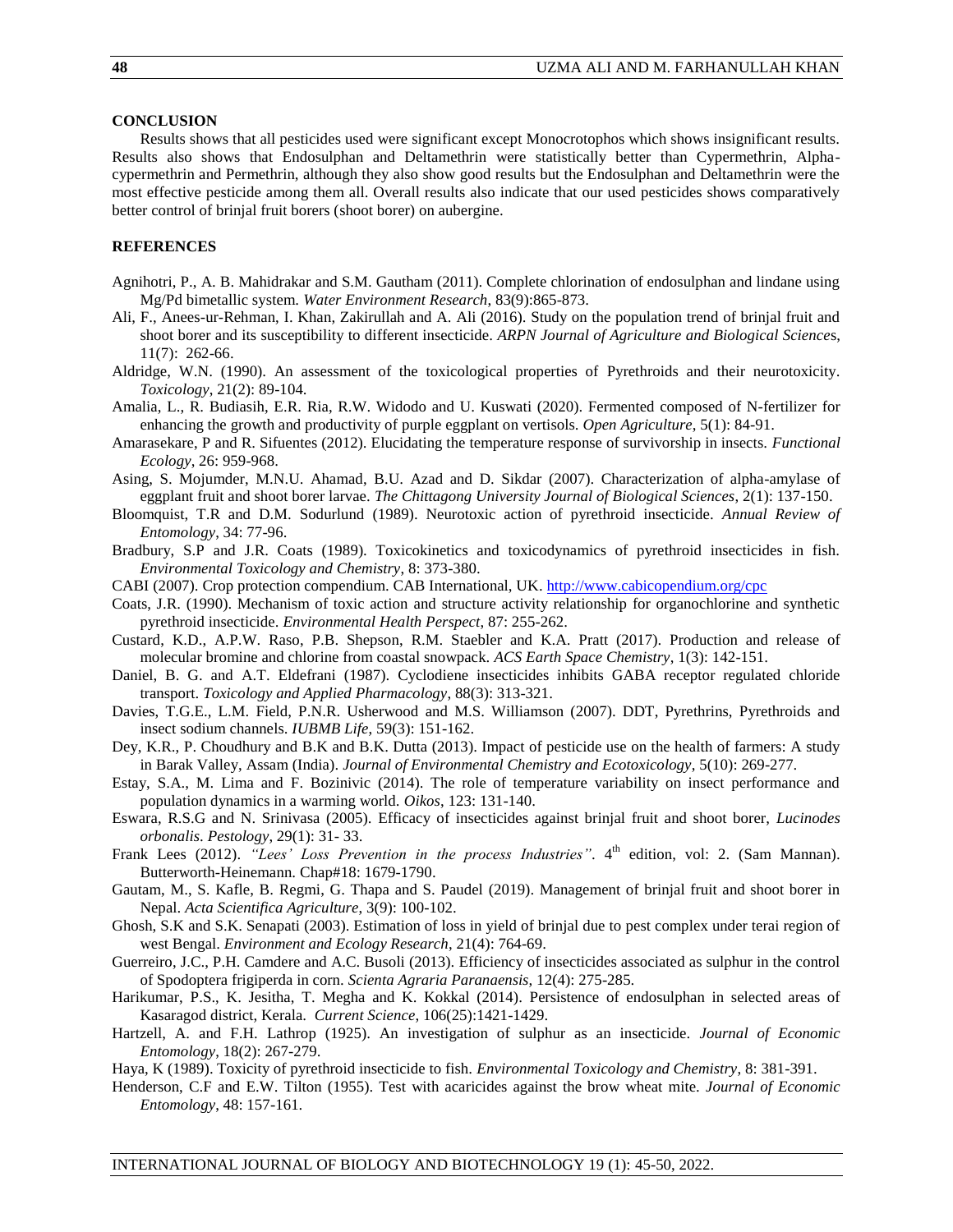- Henschler, D.A., G. Bonse and P.J. Gehring (1977). Metabolic activation of chlorinated ethylene: dependence of mutagenic effect on electrophilic reactivity of the metabolically formed epoxides. *Archives of Toxicology*, 39: 7- 12.
- Javed, H., T. Mukhtar, K. Javed and A. Mohsin (2017). Management of eggplant shoot and fruit borer by integrating different non chemical approaches. *Pakistan Journal of Agriculture Science*, 54(1): 65-70.
- Jagginavar, S.B., N.D. Sunitha and A.P. Birada (2009). Bioefficacy of flubendiiamide 480SC against brinjal fruit and shoot borer. *Journal of Agriculture Sciences*, 22: 712-13.
- Jayaraj, R., P. Megha P and P. Sreedev (2016). Organochlorine pesticide and their toxic effects on living organism and their fate in the environment. *Interdisciplinary Toxicology*, 9(3): 90-100.
- Jokanovic, M., M. Kosanovic (2010). Neurotoxic effects in patients poisoned with organophosphorus pesticides. *Environmental Toxicology and Pharmacology*, 29: 195-201.
- Kakko, I., T. Toimela and H. Tahti (2004). The toxicity of pyrethroid compounds in neural cells culture studies with total ATP, mitochondrial enzyme activity and microscopic photographing. *Environmental Toxicology and Pharmacology*, 15: 95-105.
- Kariyana, B., A. Prabhuraj, M. Mohan, M. Bheemanna, K. Basavaraj, Y. Pampanna and J.R. Dewan (2020). Insecticide usage pattern and evolution of resistance in eggplant borer in India. *Plant Archives*, 20(2): 1255- 1261.
- Kaur, M., S. Dhatt, S. Ajmer, J. Sadhu and S.S. Gosal (2010). Genetic transformation of cry IAC gene to counter fruit and shoot borer of brinjal. *Crop Improvement*, 37(2): 200.
- Kevin Woodward (2012). *"Toxicological effects of veterinary medicinal products in humans"*. Vol: 1. RSC Publishing. Chap# 6:160.
- Kingsolver, J.G. (1989). Weather and the population dynamics of insects: Integrating physiological and population ecology. *Physiological Zoology*, 62(2): 314-334.
- Kliot, A and M. Ghanim (2012). Fitness cost associated with insecticide resistance. *Pest Management Science*, 68(11): 1431-7.
- Kodandaram, M.H., A.B. Rai, K. Sireesha and J. Halder (2015). Efficiency of cyantraniliprole, a new anthranilic diamide insecticide against *Lucinodes orbonalis*. *Journal of Environmental Biology*, 36:1415-1420.
- Kolaczinski, J.H and C.F. Curtis (2004). Chronic illness as a result of low level exposure to synthetic pyrethroid insecticide: a review of debate. *Food and Chemistry Toxicology*, 42: 697-706.
- Krause, K.H., C.V. Thriel and J.G. Hengstler (2013). Monocrotophos in Gandaman Village: India school lunch deaths and need for improved toxicity testing. *Archives of Toxicology*, 87: 1877-1881.
- Lee, H.K., J. Lee, J.H. Kim (2019). X-ray crystal structure of endosulphan sulphate. *Applied Biological Chemistry*, 62: 57-58.
- Maghfoer M.D., R. Soelistyono and N. Herlina (2014). Growth and yield of eggplant on various combination of nsource and number of main branch. *Agrivita*, 36(3): 285-94.
- Mazari, S.N., A.S Soomro and H.I. Soomro (2020). Population fluctuation of brinjal fruit and shoot borer in brinjal fruit under field conditions at Larkana, Pakistan. *International Journal of Entomology Research*, 5(3): 152-155.
- Meacham, C. A., P.D. Brodfuehrer, J.A Watkins and T.J. Shafer (2008). Developmentally regulated sodium channel subunit are differently sensitive to α- cyano containing pyrethroids. *Toxicological and Applied Pharmacology*, 231: 273-281.
- Meijer, M., M.L. Dingemans, M.V.D. Berg and R.H.S. Westerink (2014). Inhibition of voltage-gated calcium channel as common mode of action for (mixtures of) distinct classes of insecticides. *Toxicological Sciences*, 141(1): 103-111.
- Acute disturbance of calcium homeostasis in PC12 cells as a novel mechanism of action for (sub) micromolar concentrations of organophosphate insecticide. *Neurotoxicology*, 43: 110-116.
- Misra, H.P (2008). New promising insecticides for the management of brinjal fruit and shoot borer. *Pest Management of Horticulture and Ecosystem*, 14:140-147.
- Murali, S., S.K. Jalali, A.N. Shylesha, T.M. Shivalinga Swamy and R. Gandhi Gracy R (2017). Documentation of pyrethroid resistance against brinjal fruit and shoot borer. *Indian Journal of Current Microbiology and Applied Sciences*, 6(8): 3260-70.
- Naeem, Y.M and S.U.O. Ozgen (2000). Nutritional content and health benefits of egg plants. *Turkish Journal of Agriculture and Food Science Technology*, 7(sp3): 31-36.
- Nishad, M. K., K. Mukesh K., D.R. Kishore and S. Moses (2019). Population dynamics of brinjal fruit and shoot borer during the cropping season and its correlation with weather parameter. *Journal of Entomology and Zoology Studies*, 7(1): 1571-75.